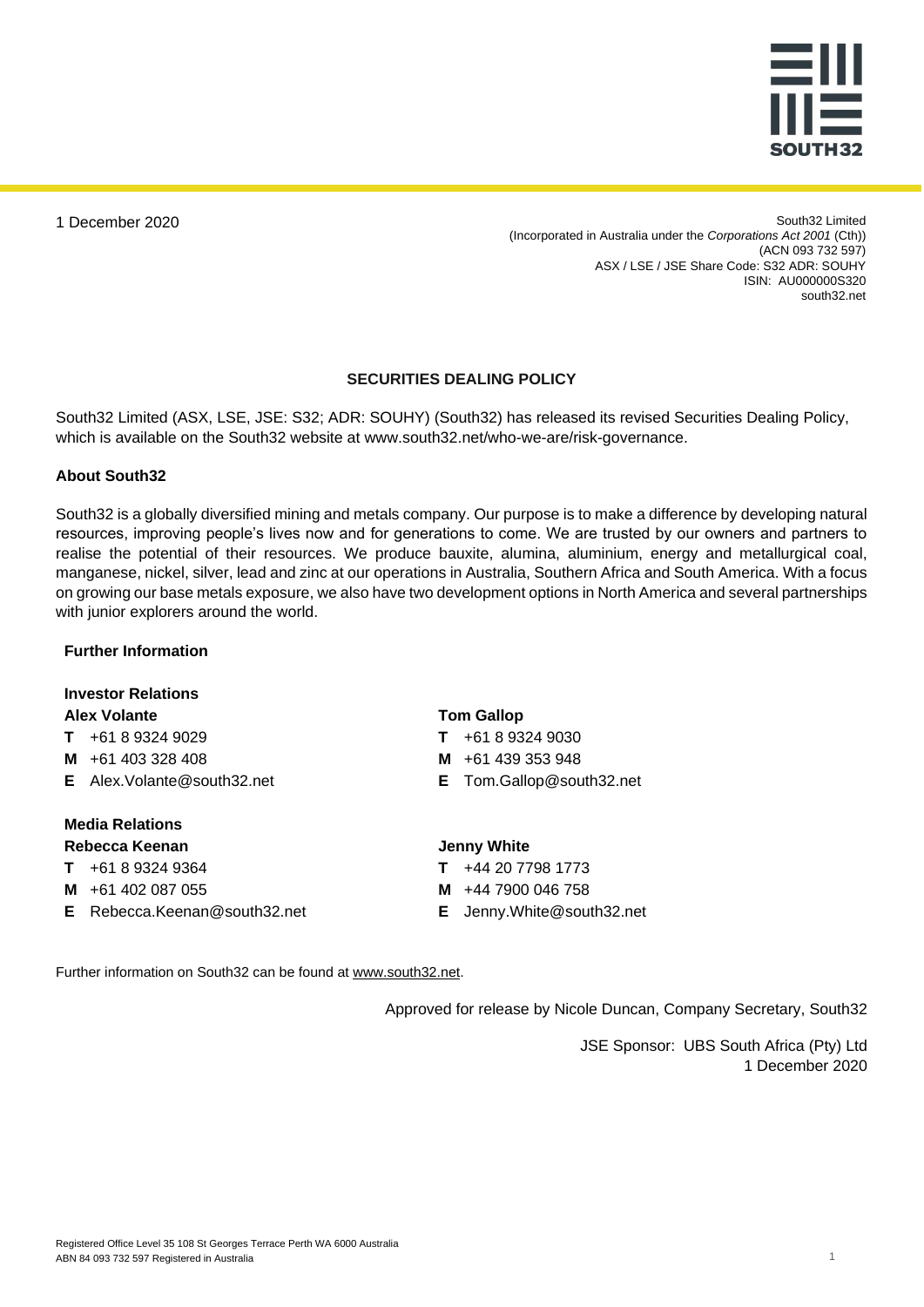

- 1.1 This Securities Dealing Policy (**Policy**) applies to all Directors, employees, and contractors (**Employees**) of South32 Limited (the **Company**) and its related bodies corporate (together the Group).
- 1.2 The purpose of this Policy is to ensure:
	- (a) that Employees who are in possession of **Inside Information** concerning the Company do not engage in **Insider Trading**, and do not use information acquired as an Employee to gain an improper advantage for themselves or anyone else;
	- (b) the perception of Insider Trading is avoided; and
	- (c) that public confidence is maintained in the reputation of the Group, the Company's Directors and Employees of the Group and in the trading of the Company's securities.
- 1.3 The Company has also adopted a Securities Dealing Procedure (**Procedure**) that sets out how employees assist with implementing this Policy and comply with relevant legal obligations.

### **2. DIAGRAM OF RESTRICTIONS UNDER THIS POLICY**



South32 Limited | Registered Office Level 35 108 St Georges Terrace Perth WA 6000 Australia | ABN 84 093 732 597

SOUTH32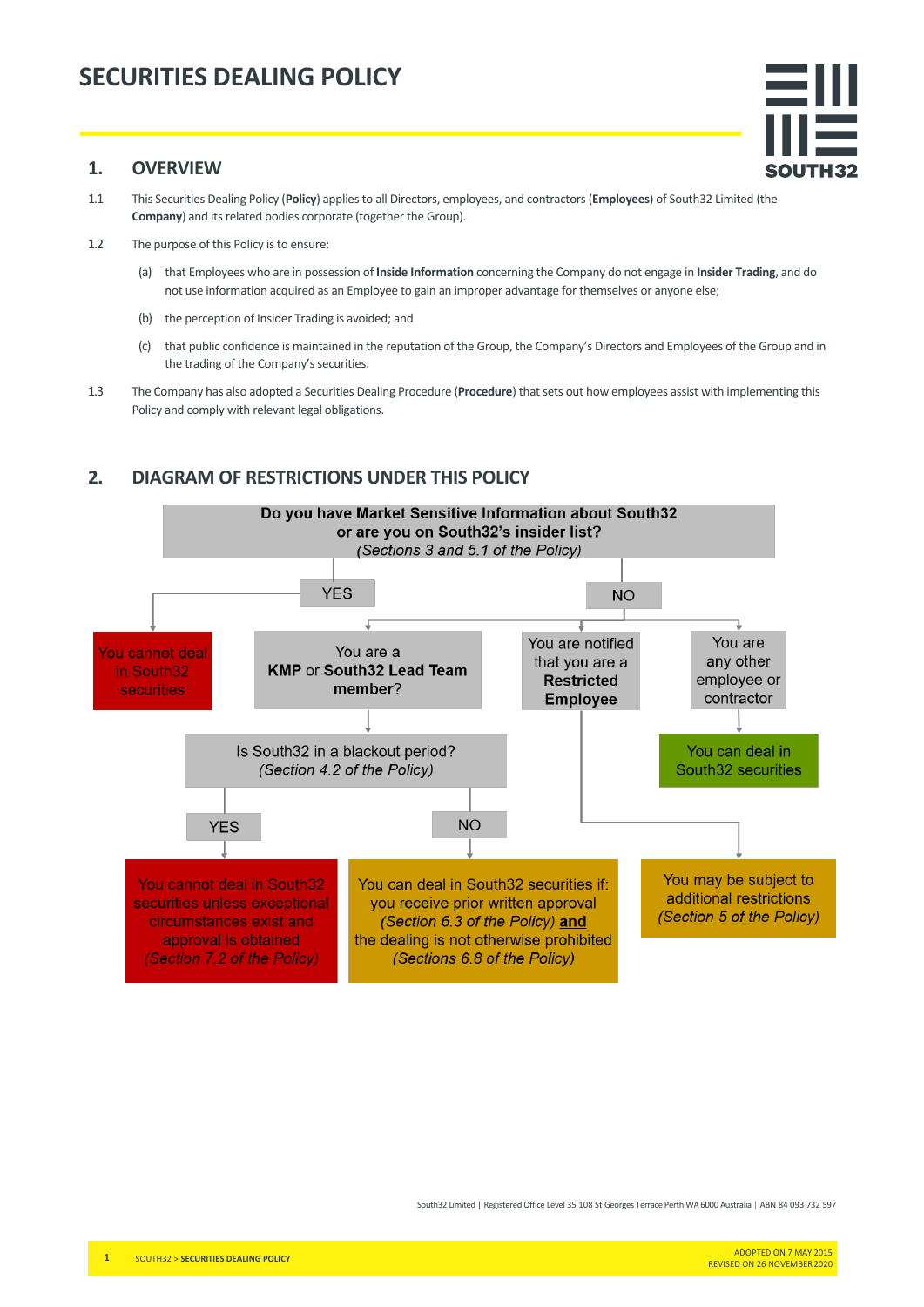

### **3. INSIDER TRADING**

- 3.1 **Inside Information** is information about a company that:
	- is not available to the market (i.e. it has not been made public); and
	- if it were made public, it would be likely to have a significant effect (upwards or downwards) on a company's share price.
- 3.2 Where an Employee has Inside Information in respect of the Group, they must not engage in **Insider Trading** as prohibited by law in various jurisdictions. This includes:
	- (a) **dealing** in the Company's securities including in any shares vested under the Company's employee share ownership plans, bonds, notes, depositary receipts and any financial instruments linked to them. **Dealing** includes a wide range of transactions such as using the Company's shares as security for a loan and entering into any derivative contract which relates to the Company's securities; or
	- (b) advise, procure or encourage someone else to deal in the Company's securities, even if the Employee does not profit from the dealing; or
	- (c) directly or indirectly provide Inside Information to another person where the Employee knows, or ought to know, that that person is likely to deal in the Company's securities.
- 3.3 As a guiding principle, before dealing in the Company's securities, Employees should ask themselves:

*If the market was aware of all the current circumstances, could the proposed dealing be perceived by the market as me taking advantage of my access to information in an inappropriate way? How would it look if the transaction were reported on the front page of the newspaper? Is my behaviour consistent with our Code of Business Conduct and Values?*  (**Front Page Test**).

- 3.4 Where an Employee possesses Inside Information about other listed companies (including the Group's customers, contractors or business partners) with which the Company may be engaging or negotiating, the Employee must not deal in the other company's securities.
- 3.5 If an Employee is unsure as to whether or not they hold Inside Information or are allowed to deal in the Company's securities, they should always consult Company Secretariat.

## **4. BLACKOUT PERIOD**

- 4.1 Blackout periods apply to **KMP** (refer to 6.1(a), **South32 Lead Team members** and **Restricted Employees**.
- 4.2 The Company's blackout periods are:
	- (a) the period from the close of trading on the Australian Securities Exchange (ASX) on 30 June each year, or if that date is not a trading day, the last trading day before that day, until the day following the announcement of the Group's full year financial results (provided that this period is at least 30 days);
	- (b) the period from the close of trading on the ASX on 31 December each year, or if that date is not a trading day, the last trading day before that day, until the day following the announcement of the Group's halfyear financial results (provided that this period is at least 30 days); and
	- (c) any other period that is specified as a blackout period for dealings from time to time. In particular, this could include a period specified as a blackout period if required to do so by applicable law.

# **5. ADDITIONAL RESTRICTIONS FOR CERTAIN EMPLOYEES (RESTRICTED EMPLOYEES)**

- 5.1 Company Secretariat may notify certain Employees that including the restrictions under this Policy, they are subject to additional restrictions (**Restricted Employees**) such as not dealing in the Company's securities whilst their name is on an 'insider list' or dealing during blackout periods only in exceptional circumstances; or that certain Employees are subject to other additional restrictions the Company may impose from time to time such as not dealing in the Company's securities unless prior approval is obtained.
- 5.2 The request for approval to deal by Restricted Employees must be made in accordance with the Procedure.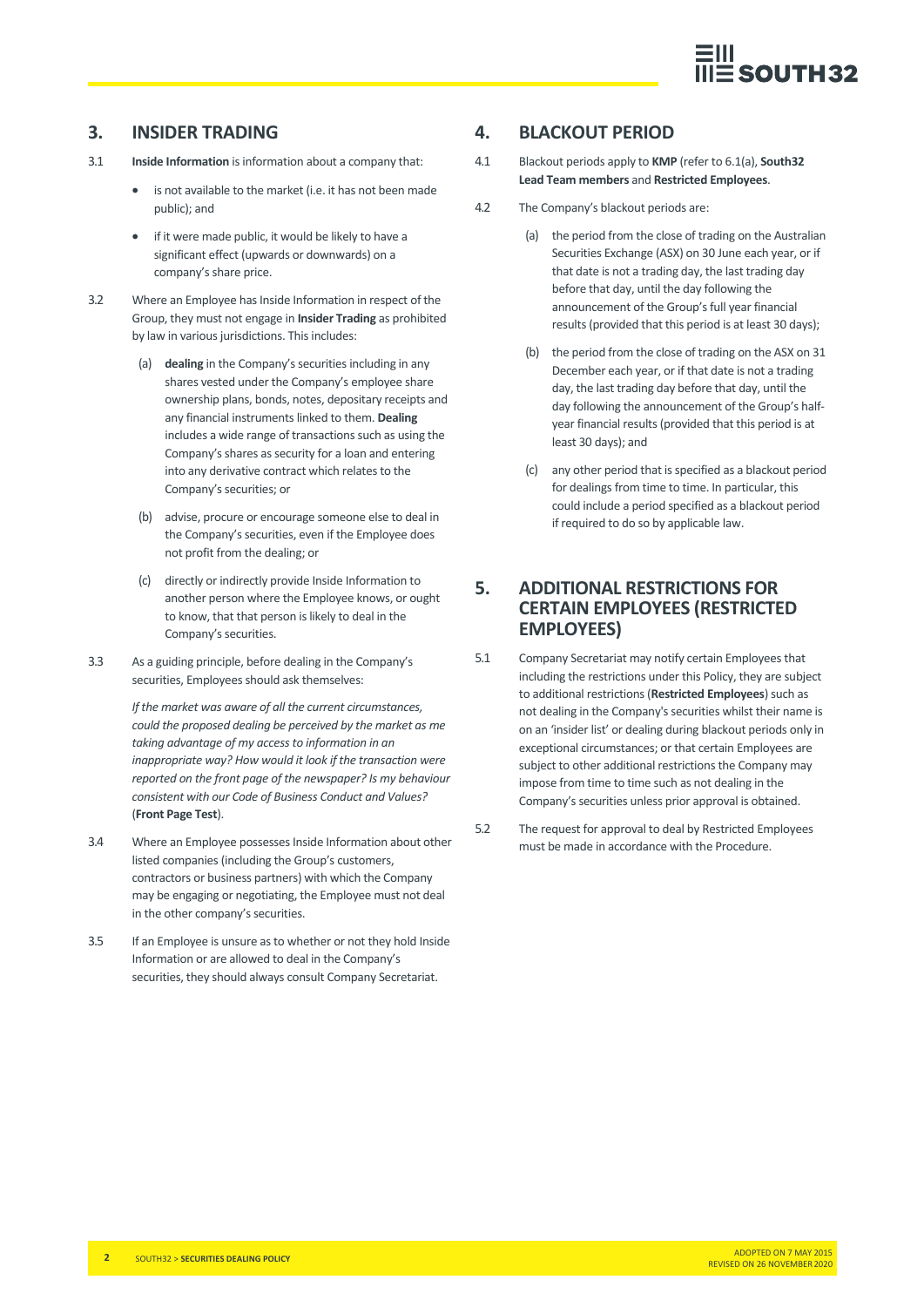

### **6. ADDITIONAL RESTRICTIONS FOR KMP AND SOUTH32 LEAD TEAM MEMBERS**

- 6.1 There are additional requirements that specifically apply to:
	- (a) persons discharging managerial responsibilities in respect of the Company being:
		- 1. Directors;
		- 2. members of the South32 Lead Team (i.e. key management personnel with authority and responsibility for planning, directing and controlling the Company's activities, directly or indirectly), who have regular access to Inside Information relating directly or indirectly to the Company and power to take managerial decisions affecting the future developments and business prospects of the Company;

(together, **KMP**); and

- (b) other members of the South32 Lead Team who are not KMP (**South32 Lead Team members**); and
- (c) persons closely associated with KMP and South32 Lead Team members (**PCAs**), which, for each KMP and South32 Lead Team members are:
	- 1. spouse or civil partner;
	- 2. child (including a step child) who is under the age of 18, is unmarried and does not have a civil partner;
	- 3. a relative who has shared the same household for at least one year on the date of the dealing;
	- 4. any other family member who may be expected to influence, or be influenced by the KMP or South32 Lead Team member in his or her dealings with the Company or Company securities (this may include the KMP's or South32 Lead Team member's partner's children or other dependents of the KMP or South32 Lead Team member or the KMP's or South32 Lead Team member's partner); and
	- 5. a legal person, trust or partnership, the managerial responsibilities of which are discharged by the KMP or South32 Lead Team member or by a person referred to in (1), (2) or (3) above, which is directly or indirectly controlled by such a person or is set up for the benefit of such a person, or the economic interests of which are substantially equivalent to those of such a person.
- 6.2 KMP and South32 Lead Team members must provide the Company with a list of all of their PCAs, any changes to that list and take appropriate steps to ensure that their PCAs are aware of their responsibilities and do not breach this Policy. Restrictions on dealings which are included or excluded under this Policy also apply to KMP and South32 Lead Team members' PCAs. In addition, notification requirements under section 6.7 apply to KMP and South32 Lead Team members' PCAs, except for PCAs under section 6.1 (c) (4).

#### **Dealing outside blackout periods**

6.3 During any period that is not a blackout period, KMP and South32 Lead Team members must, prior to any proposed dealing in the Company's securities, seek approval from the following approver before undertaking the proposed dealing:

| <b>Role of person seeking</b><br>approval                          | <b>Relevant approver for</b><br>dealings |
|--------------------------------------------------------------------|------------------------------------------|
| Chair of the Board                                                 | Chair of the Risk and Audit<br>Committee |
| Directors (other than<br>Chair of the Board),<br>including the CEO | Chair of the Board                       |
| Executives (other than<br>the CEO)                                 | CEO (or delegate)                        |

- 6.4 The request for approval must be made in accordance with the Procedure.
- 6.5 In considering whether to grant approval, the relevant approver will consider whether the KMP or South32 Lead Team member holds any Inside Information, whether any Inside Information exists in relation to the Company and whether the proposed dealing satisfies the Front Page Test.
- 6.6 The approved dealing must occur within two business days following approval, otherwise the approval is no longer effective and approval must be sought again.

#### **Notification to Company Secretariat of all dealings by KMP**

6.7 KMP must notify Company Secretariat by close of business (at the latest) on the day of the dealing of the Company's securities. Company Secretariat will disclose on the KMP's behalf the dealings to the ASX, Johannesburg Stock Exchange, London Stock Exchange and UK Financial Conduct Authority within three business days of the dealing.

#### **Other types of restricted dealings by KMP**

- 6.8 KMP and South32 Lead Team members must not undertake any of the following dealings with respect to the Company's securities:
	- (a) trade in derivative products issued over or in respect of the Company's securities;
	- (b) deal in the Company's securities on a short term trading basis;
	- (c) engage in the practice of "short selling" in the Company's securities;
	- (d) enter into margin lending or other secured financing arrangements in respect of the Company's securities; or
	- (e) enter into any hedging arrangements that limit his or her exposure to the Company's securities.
- 6.9 If a member of the KMP or South32 Lead Team is unsure as to whether or not their dealing in the Company's securities falls within a category of restricted dealings, they should consult Company Secretariat.